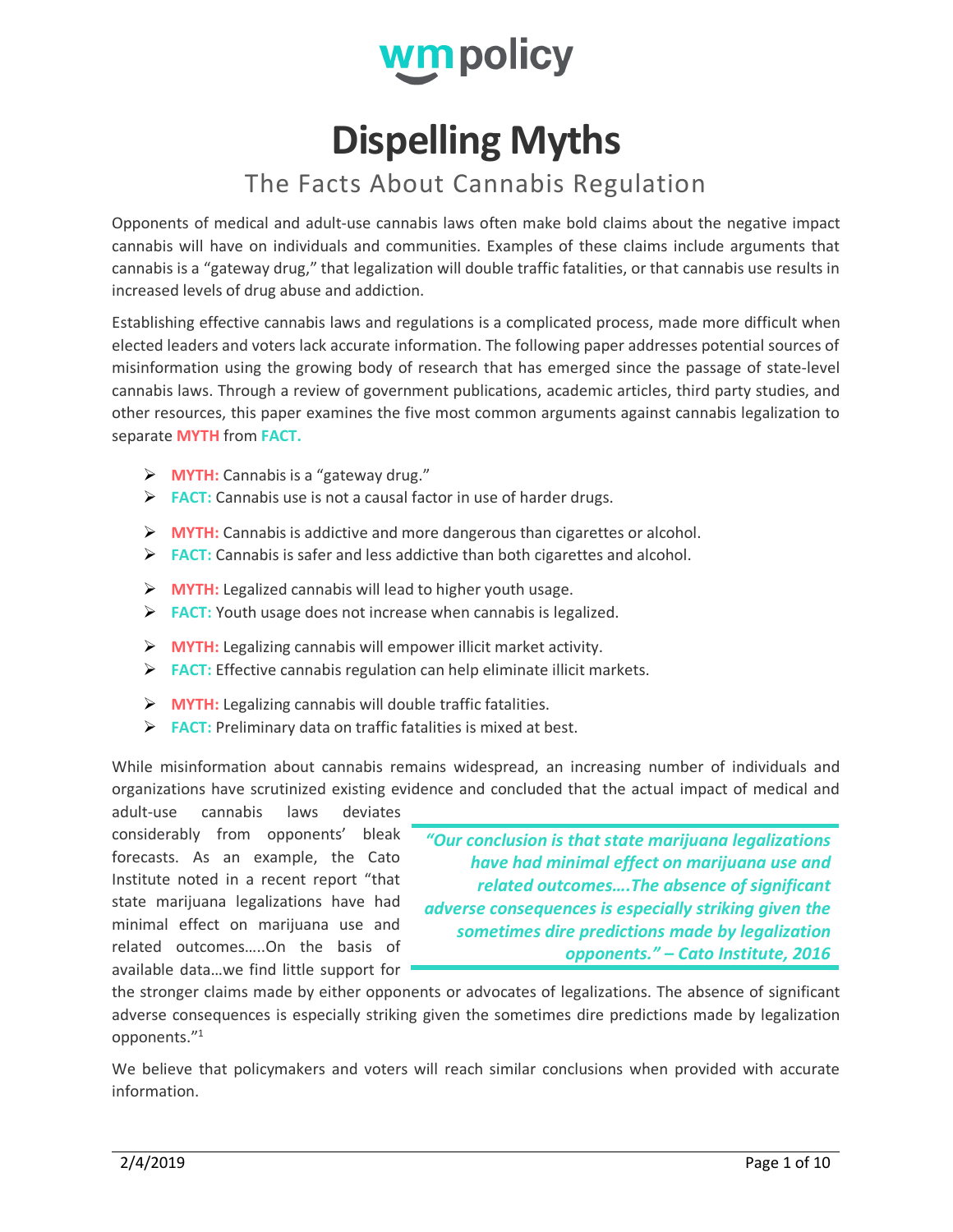

#### **Myth: Cannabis is a "Gateway Drug." Fact: Cannabis use is not a causal factor in use of harder drugs.**

While studies have found that those who use cannabis are more likely to use other drugs, these studies

demonstrate correlation not causation. In a seminal 1999 report, the Institute of Medicine found that cannabis "does not appear to be a gateway drug to the extent that it is the *cause*  or even that it is the most significant predictor of serious drug abuse."2

*"While the gateway theory has enjoyed popular acceptance, scientists have always had their doubts. Our study shows that these doubts are justified." – Andrew Morral (RAND, 2002)*

More recent studies further undermine the so-called "gateway theory."

- Ø In a 2006 study published in the *American Journal of Psychiatry*, researchers found that drug abuse is not determined by preceding use of cannabis, but rather a user's individual tendencies and environmental circumstances.<sup>3</sup>
- $\triangleright$  In a 2002 study, RAND's Drug Policy Research Center concluded that "it is not marijuana use but individuals' opportunities and unique propensities to use drugs that determine their risk of initiating hard drugs."4 Upon the release of this study, Andrew Morral, Associate Director of RAND's Public Safety and Justice division asserted, "We have shown that the marijuana gateway effect is not the best explanation for the link between marijuana use and the use of harder drugs. While the gateway theory has enjoyed popular acceptance, scientists have always had their doubts. Our study shows that these doubts are justified."5

With the passage of medical and adult-use cannabis laws in several states, researchers have begun studying the impact of expanded cannabis access on hard drug use. In a May 2014 National Bureau of Economic Research paper, public health researchers at Emory University found that the implementation of medical cannabislaws had no impact on hard drug use, leading to the conclusion that "the often-voiced concerns about the potential gateway effect of marijuana is not supported by our findings."6

While evidence supporting the gateway theory is limited, there is a growing body of research indicating that medical cannabis has actually served as a substitute for alternative substances like alcohol, prescription drugs, and illicit drugs.7 In fact, researchers have even found that medical cannabis laws are associated with significant reductions in prescription medications, opioid pain reliever (OPR) overdose deaths, and OPR hospitalizations.8

In short, there is no evidence suggesting that cannabis use in and of itself is a gateway to harder drugs or drug abuse. On the contrary, regulated cannabis has the potential to reduce abuse of harmful drugs.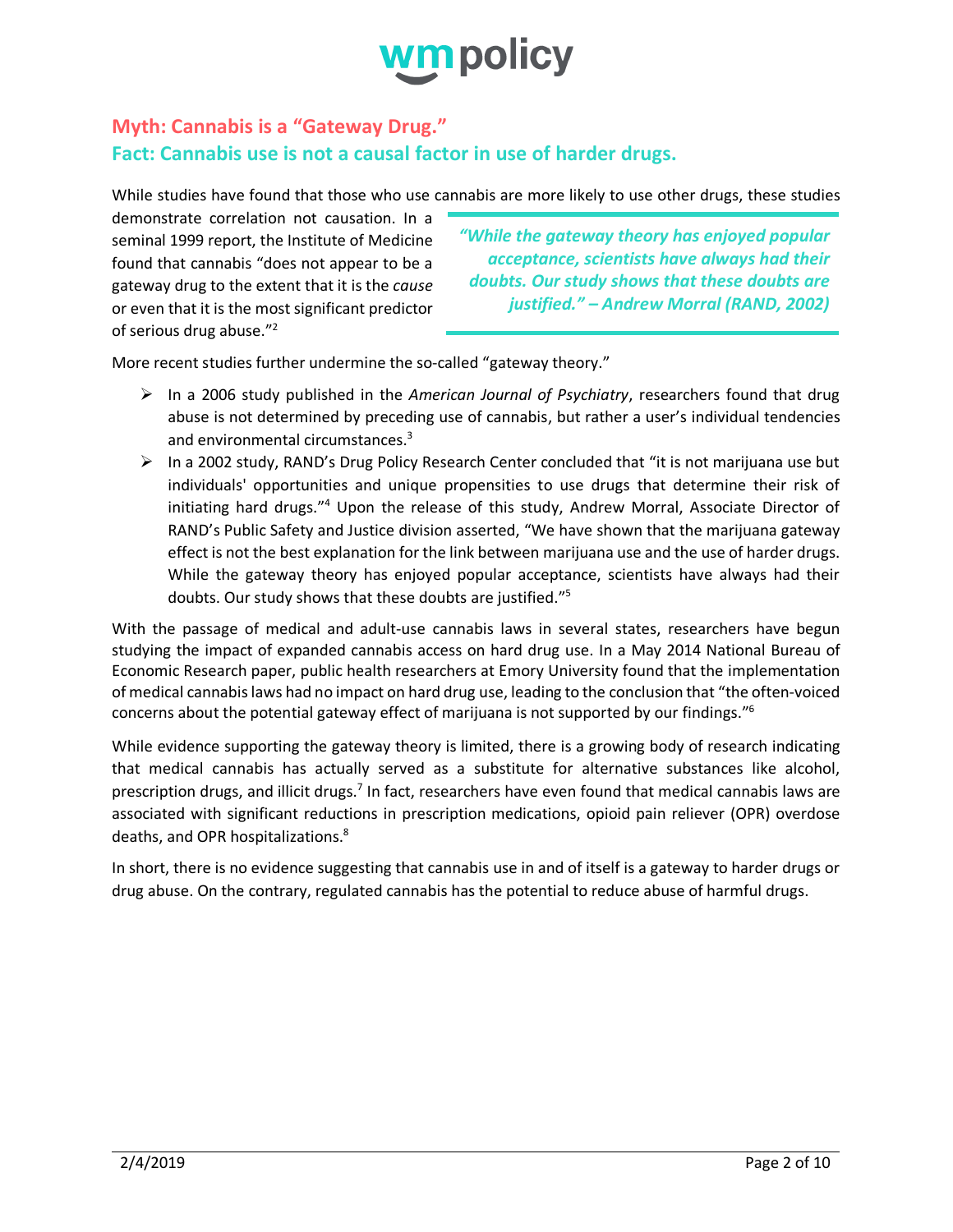# wm policy

#### **Myth: Cannabis is addictive and more dangerous than cigarettes or alcohol. Fact: Cannabis is safer and less addictive than both cigarettes and alcohol.**

While cannabis dependence is a serious issue, the addiction rate for cannabis is much lower than that of

other illegal and legal substances. In a comprehensive analysis of data from the National Comorbidity Survey, researchers from Johns Hopkins University and the University of Michigan found that cannabis has one of the lowest dependency rates among ten of the most widely used substances in the US. Whereas 9.1 percent of cannabis users develop dependency on cannabis, addiction rates stand at 31.9 percent for tobacco users, 23.1 percent for heroin users, 16.7 percent for cocaine users, and 15.4 percent for alcohol users.<sup>9</sup>

The Institute of Medicine also concluded that few cannabis users develop dependence, particularly when compared to other drugs. The Institute acknowledges that, though rare, cannabis users can develop dependence, but cannabis users "appear to be less likely



nicotine), and marijuana dependence appears to be less severe than dependence on other drugs."10

The health costs and risks associated with cannabis are also substantially lower than those associated with alcohol and nicotine. In a review of the direct health care costs associated with the use of certain substances, researchers in Canada found that the direct annual health care costs per user stood at \$20.50 for cannabis, \$165.11 for alcohol, and \$822.26 for tobacco.<sup>11</sup> In a separate study, researchers conducted a comparative risk assessment of ten substances and, based on these assessments, categorized both alcohol and tobacco as "high risk" and cannabis as "low risk." The researchers concluded that "the risk of cannabis may have been overestimated in the past" and the low risk levels associated with cannabis "suggest a strict legal approach rather than the current prohibition approach." $^{12}$ 

While some have raised concerns that smoking cannabis may have an adverse impact on the lungs, a 20 year study on cannabis use published in *The Journal of the American Medical Association* found "no evidence that increasing exposure to marijuana adversely affects pulmonary function."<sup>13</sup> A 2006 study on the potential connection between cannabissmoking and lung and upper aerodigestive tract cancers found no such connection and concluded that "the association of these cancers with marijuana, even long-term or heavy use, is not strong and may be below practically detectable limits."14

In 1995, the World Health Organization (WHO) published a comprehensive report on the health risks associated with cannabis and concluded that "these risks are small to moderate in size." The report added that "In aggregate they are unlikely to produce public health problems comparable in scale to those currently produced by alcohol and tobacco….on even the most worst-case scenario, it is unlikely that the public health effect of cannabis use would approach those of alcohol or tobacco use."<sup>15</sup> WHO also made the following findings: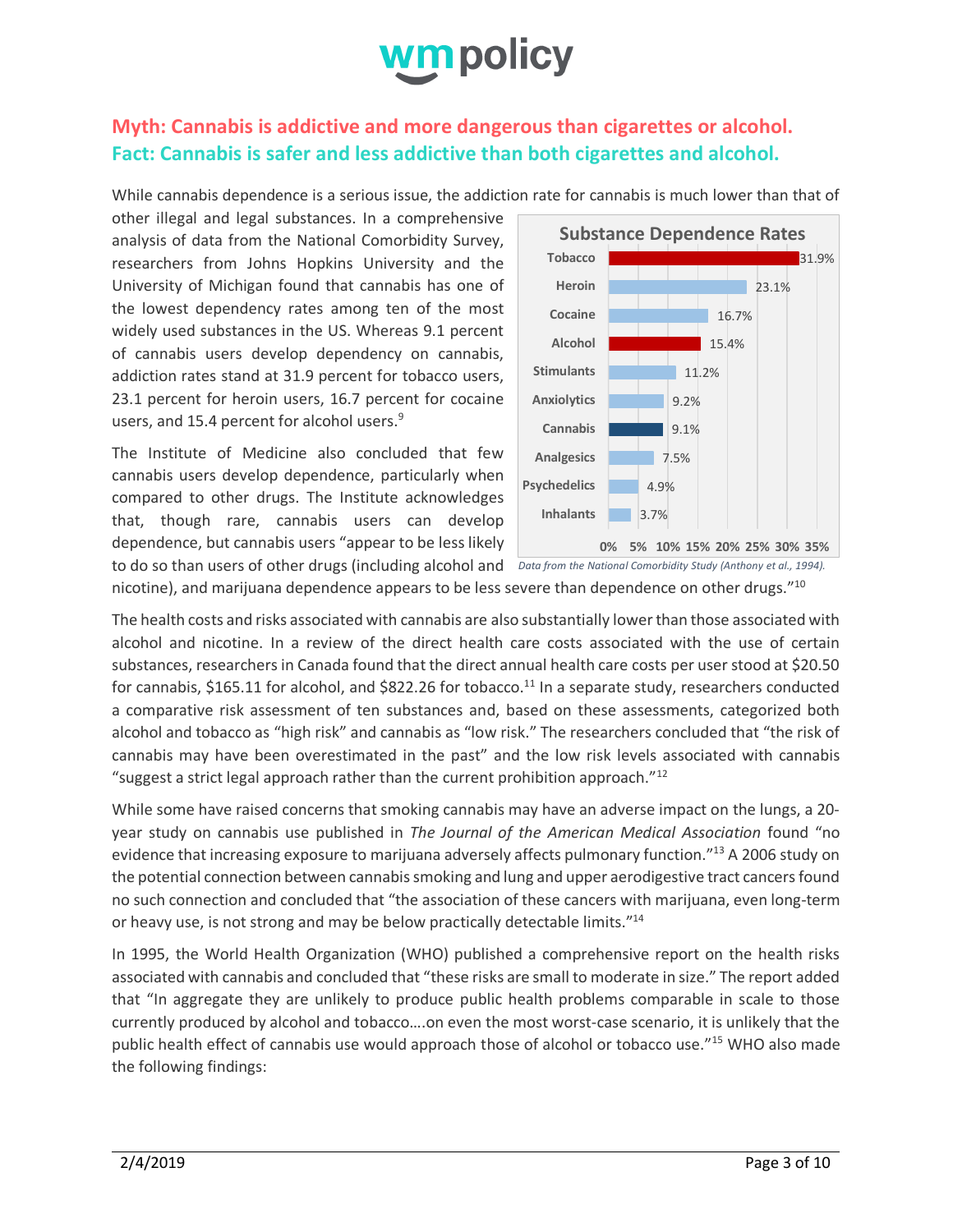

- $\triangleright$  "Tobacco smoking is associated with a wide variety of other chronic health conditions for which cannabis smoking has not so far been implicated. These include cancer of the cervix, stomach, bladder and kidney, coronary heart disease, peripheral vascular disease, and stroke, as well as cataracts and osteoporosis."
- $\triangleright$  "There is good evidence that chronic, heavy alcohol use increases the risk of premature mortality from accidents, suicide and violence. There is no comparable evidence for chronic cannabis use."
- $\triangleright$  "In large doses alcohol can cause death by asphyxiation, alcohol poisoning, cardiomyopathy and cardiac infarct. There are no recorded cases of overdose fatalities attributed to cannabis, and the estimated lethal dose for humans extrapolated from animal studies is so high that it cannot be achieved by recreational users."
- $\triangleright$  "A major difference between [alcohol and cannabis] is that withdrawal symptoms are either absent or mild after dependent cannabis users abruptly stop their cannabis use, whereas the abrupt cessation of alcohol use in severely dependent drinkers produces a well-defined withdrawal syndrome which can be potentially fatal."<sup>16</sup>

These findings led Philip M. Boffey, the former science and health editor of *The New York Times*, to conclude that there is a "vast gap between antiquated federal law enforcement policies and the clear consensus of science that marijuana is far less harmful to human health than most other banned drugs and is less dangerous than the highly addictive

*"[This] neatly illustrates the vast gap between antiquated federal law enforcement policies and the clear consensus of science that marijuana is far less harmful to human health than most other banned drugs and is less dangerous than the highly addictive but perfectly legal substances known as alcohol and tobacco." –Philip M. Boffey (The New York Times, 2014)*

but perfectly legal substances known as alcohol and tobacco. Cannabis cannot lead to a fatal overdose. There is little evidence that it causes cancer. Its addictive properties, while present, are low, and the myth that it leads users to more powerful drugs has long since been disproved."<sup>17</sup>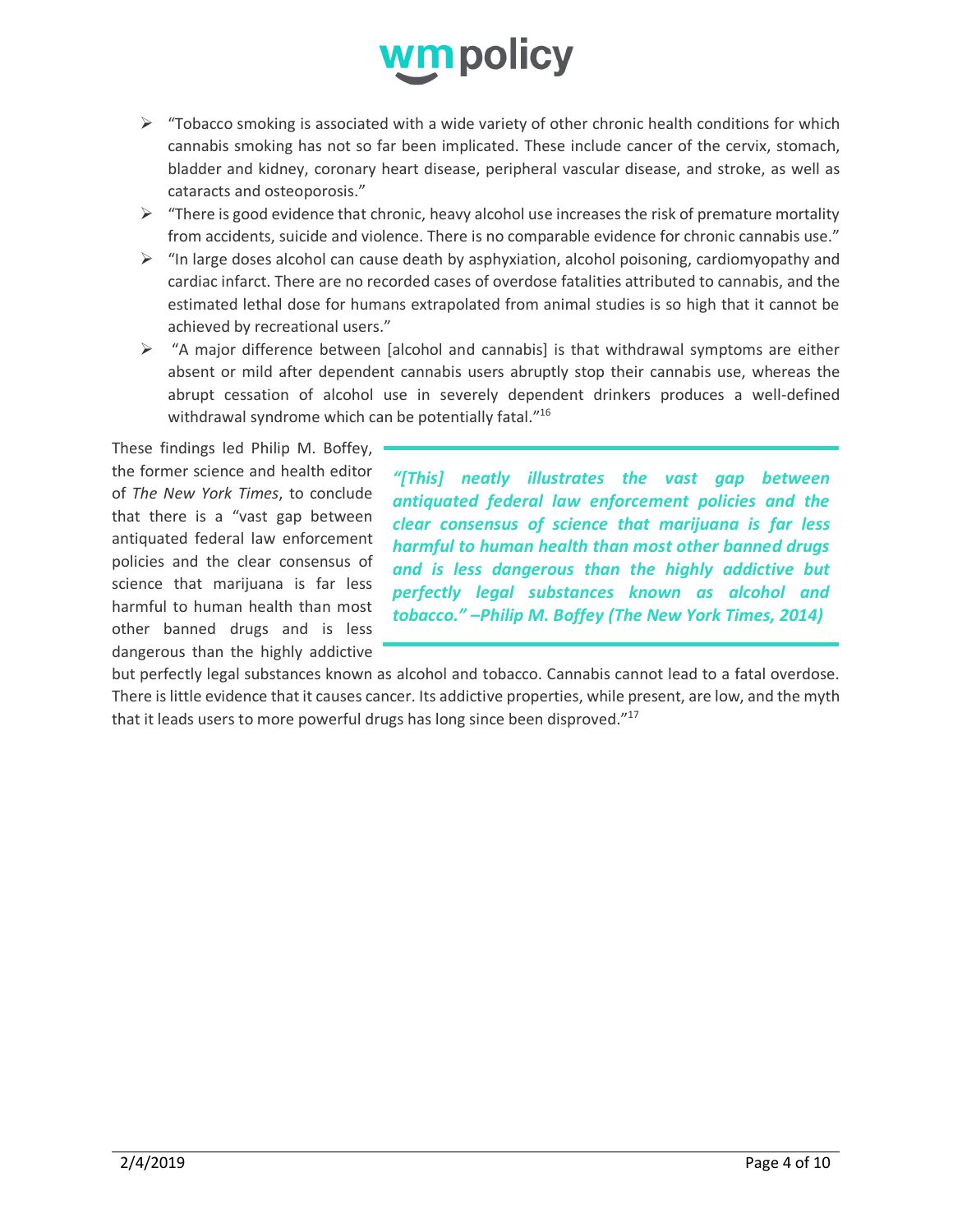

#### **Myth: Legalized cannabis will lead to higher youth usage. Fact: Youth usage does not increase when cannabis is legalized.**

National and state-level data make clear that cannabis legalization does not increase youth usage of cannabis. Over the past two decades, the United States has seen a proliferation of state laws legalizing medical and adult-use cannabis, yet youth cannabis usage rates have declined throughout this period. According to data from the CDC:

- $\triangleright$  Between 1995 and 2015, the percent of high school students who had used cannabis at some point in their lifetime fell from 42.4 percent to 38.6 percent.
- $\triangleright$  Between 1995 and 2015, the percent of high school students who had used cannabis at least once in the past month fell from 25.3 percent to 21.7 percent.<sup>18</sup>

In a 2014 study published in the peer-reviewed journal, *Lancet Psychiatry*, the authors analyzed youth cannabis usage rates over a 24-year period and found "no evidence for an increase of adolescent marijuana use after passage of state laws permitting use of marijuana for medical purposes." The authors concluded, "concerns that increased adolescent cannabis use is an unintended effect of state medical marijuana laws seem unfounded."19

While there are fewer years of data available on the impact of adult-use legalization laws on youth usage rates, initial data shows that these laws have not resulted in increased youth cannabis usage. In fact, states that have already implemented recreational cannabislaws have seen youth usage rates decline across the board.

- Ø *Colorado:* Between 2009 and 2015, the percent of adolescents who have tried cannabis at least once in their lifetime fell from 43 percent to 38 percent. Over this same period, the percent of adolescents who reported using cannabis in the past month fell from 25 percent to 21 percent.<sup>20</sup>
- Ø *Alaska:* Between 2007 and 2015, the percent of adolescents who have tried cannabis atleast once in their lifetime fell from 44.7 percent to 38.8 percent. Over this same period, the percent of adolescents who reported using cannabis in the past month fell from 20.5 percent to 19.0 percent.<sup>21</sup>
- $\triangleright$  *Oregon:* Between 2011 and 2015, the percent of 8<sup>th</sup> graders who reported using cannabis in the past month fell from 11.1 percent to 8.8 percent. Over this same period, the percent of  $11<sup>th</sup>$ graders who reported using cannabis in the past month fell from 20.6 percent to 19.1 percent. Note that Oregon's survey of adult cannabis use only covers  $8<sup>th</sup>$  and  $11<sup>th</sup>$  graders.<sup>22</sup>
- Ø *Washington:* Between 2012 and 2016, the percent of 6th, 8th, 10th, and 12th graders who reported using cannabis at least once in their life or within the past 30 days either remained constant or declined. At most grade levels, usage rates declined.<sup>23</sup>

Despite initial concerns that youth access to cannabis will increase following the passage of legalization laws, the CDC found that the perceived availability of cannabis among adolescents has declined considerably in recent years. Between 2002 and 2014, the percent of adolescents reporting that cannabis is either "very easy" or "fairly easy" to obtain fell from 55.0 percent to 47.8 percent.<sup>24</sup>

As more states pass medical and adult-use cannabis laws, the United States has also seen a decline in cannabis use disorders among adolescents. In a June 2016 article published in the *Journal of the American Academy of Child & Adolescent Psychiatry*, researchers at the Washington University School of Medicine analyzed data from the National Survey on Drug Use and Health. Overall, the study found that cannabis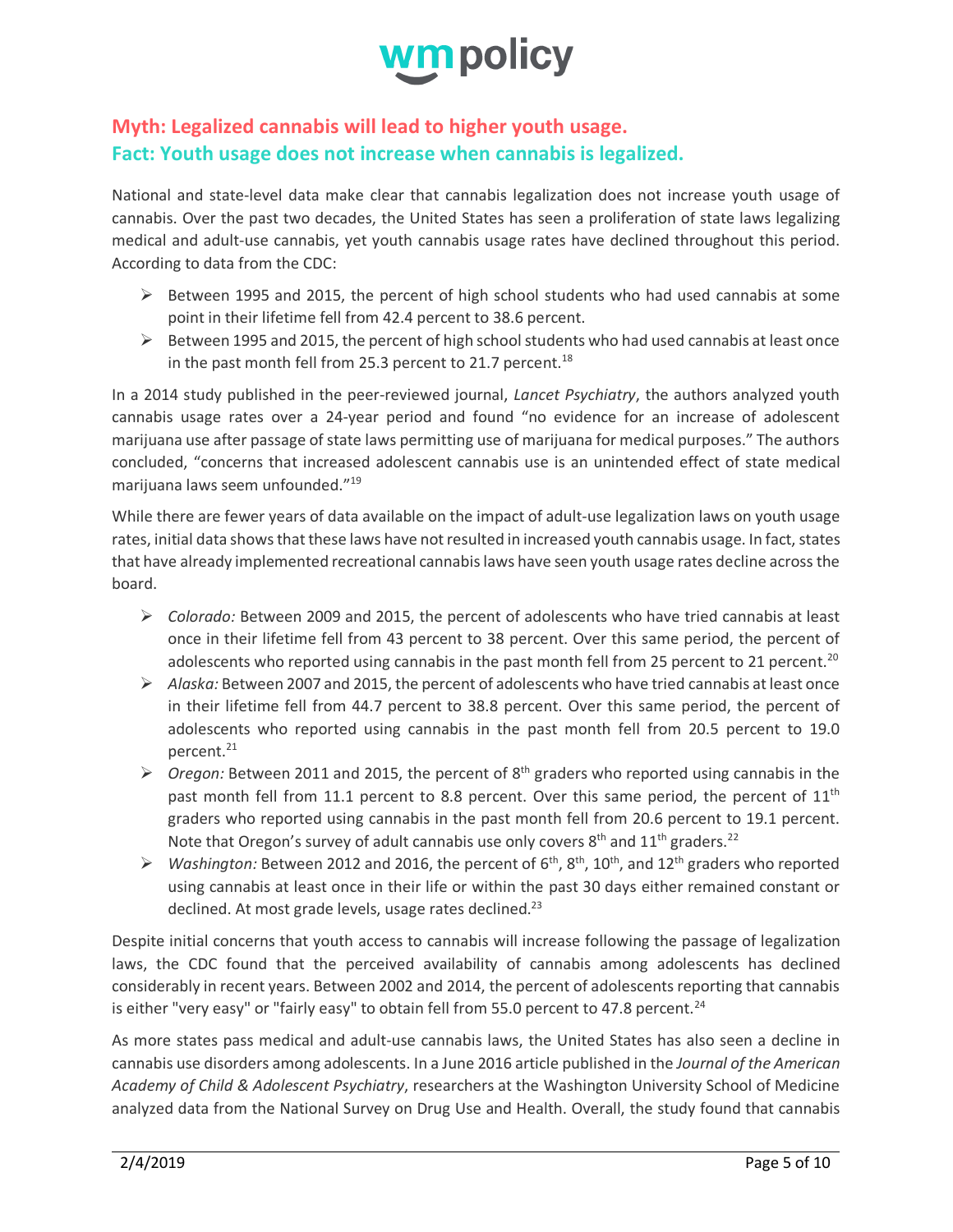

use disorders among adolescents declined 24 percent between 2002 and 2013.<sup>25</sup> The study also found a noteworthy decline in the number of teenagers with cannabis-related issues; enjoying a drop in disciplinary issues with both parents and schools, and a seemingly diminished interest in getting high.





#### State-Level Youth Cannabis Usage Rate Data



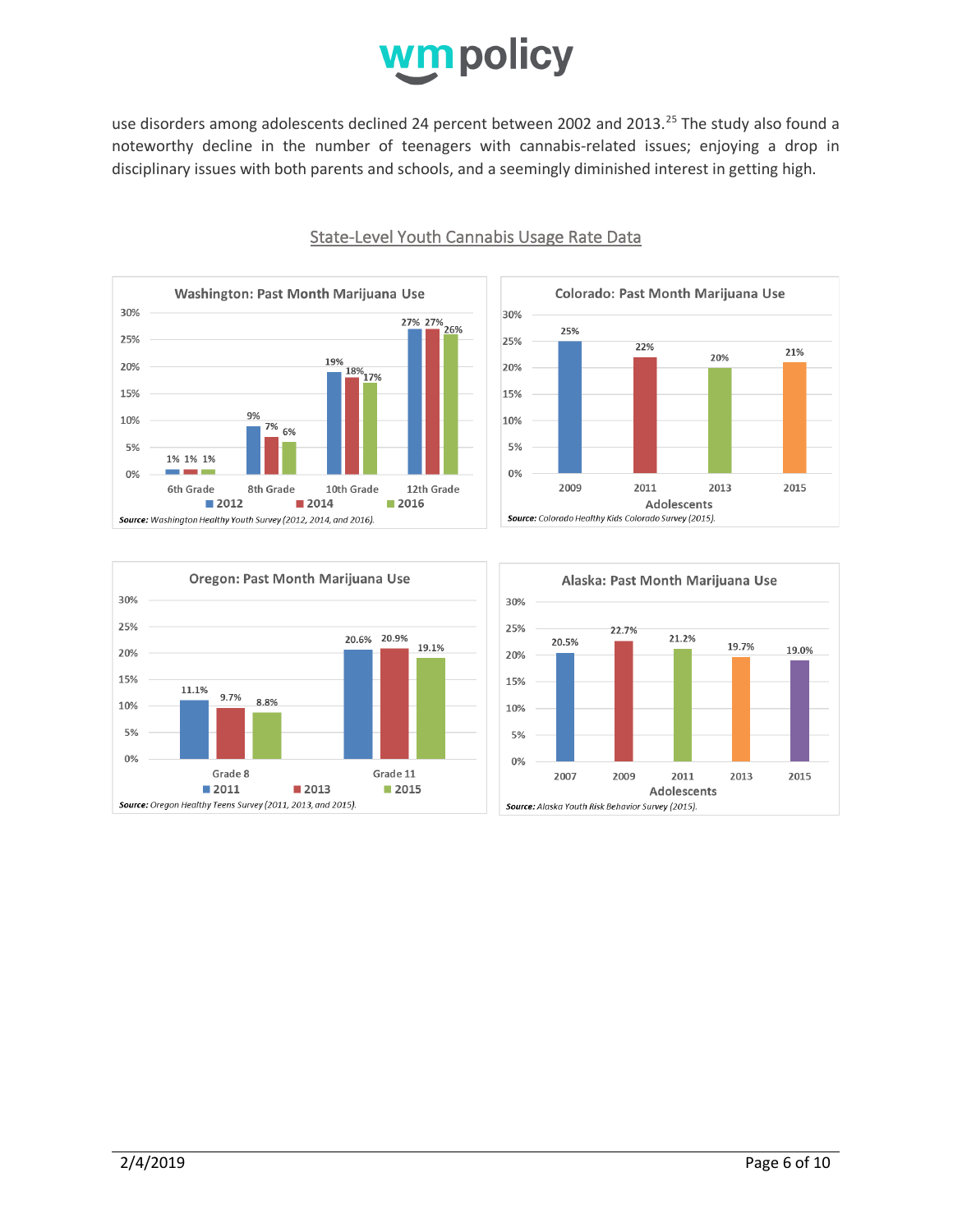

#### **Myth: Legalizing cannabis will empower illicit market activity. Fact: Effective cannabis regulation can help eliminate illicit markets.**

Cannabis legalization and regulation can be tools to neutralize illicit cannabis sales. As the Institute on Taxation and Economic Policy highlighted in its official testimony before the Vermont Senate Committee on Finance, "one primary motivation behind legalizing retail marijuana is to eliminate the illegal black market for marijuana and its social ills."26

Both legal and illicit markets for cannabis are driven by consumer demand and, like the markets for any other good, are influenced by ease of access, price, and product quality. These principles are supported by the Colorado Department of Revenue, which commissioned a report regarding the market size and demand for cannabis within the State. The report noted "If the price of regulated marijuana remains high, as it has in early 2014, black-market production could continue if it could compete with the regulated market on price, but the regulated market is likely to reduce market share held by the black market." The Department also pointed out that if prices between the legal and illicit market are similar, "consumers would likely shift to the regulated market because the selection, quality, and product safety is generally much higher at a licensed retail provider."27

While there is certainly room for improvement, states that regulate medical and adult-use cannabis have made considerable progress towards reducing the size of the illicit market. According to an article in *The Economist*, Colorado's legal market has captured 70 percent of total cannabis sales.<sup>28</sup> In an economic impact analysis commissioned by the State of Colorado, the Marijuana Policy Group predicts that the illicit market's share of total cannabis sales will eventually fall to a mere 10 percent.<sup>29</sup>

As governments consider passing medical and adult-use cannabis laws, policy experts forecast major declines in the size of the illicit market should politicians adopt the appropriate tax and regulatory levels. In an April 2017 policy brief, C.D. Howe Institute predicted that the passage of adult-use cannabis laws in Canada could result in the regulated market capturing as much as 90 percent of the country's illicit cannabis market.30

Prohibition is not an effective means of eliminating illicit markets for cannabis. Unlike other illicit drugs, consumer feelings about cannabis have changed and progressed significantly over time. Over the years, public polling by Pew Research Center has found that 57 percent of American adults are in favor of cannabis legalization, 49 percent of Americans have tried cannabis, 69 percent of Americans believe alcohol is more harmful to a person's health than cannabis, and 63 percent believe alcohol would still be more harmful to society if cannabis were legalized.<sup>31</sup>

In light of existing consumer attitudes toward cannabis, prohibition in and of itself will not eliminate demand. In the absence of an effective regulatory framework, patients and consumers have few options other than the illicit market.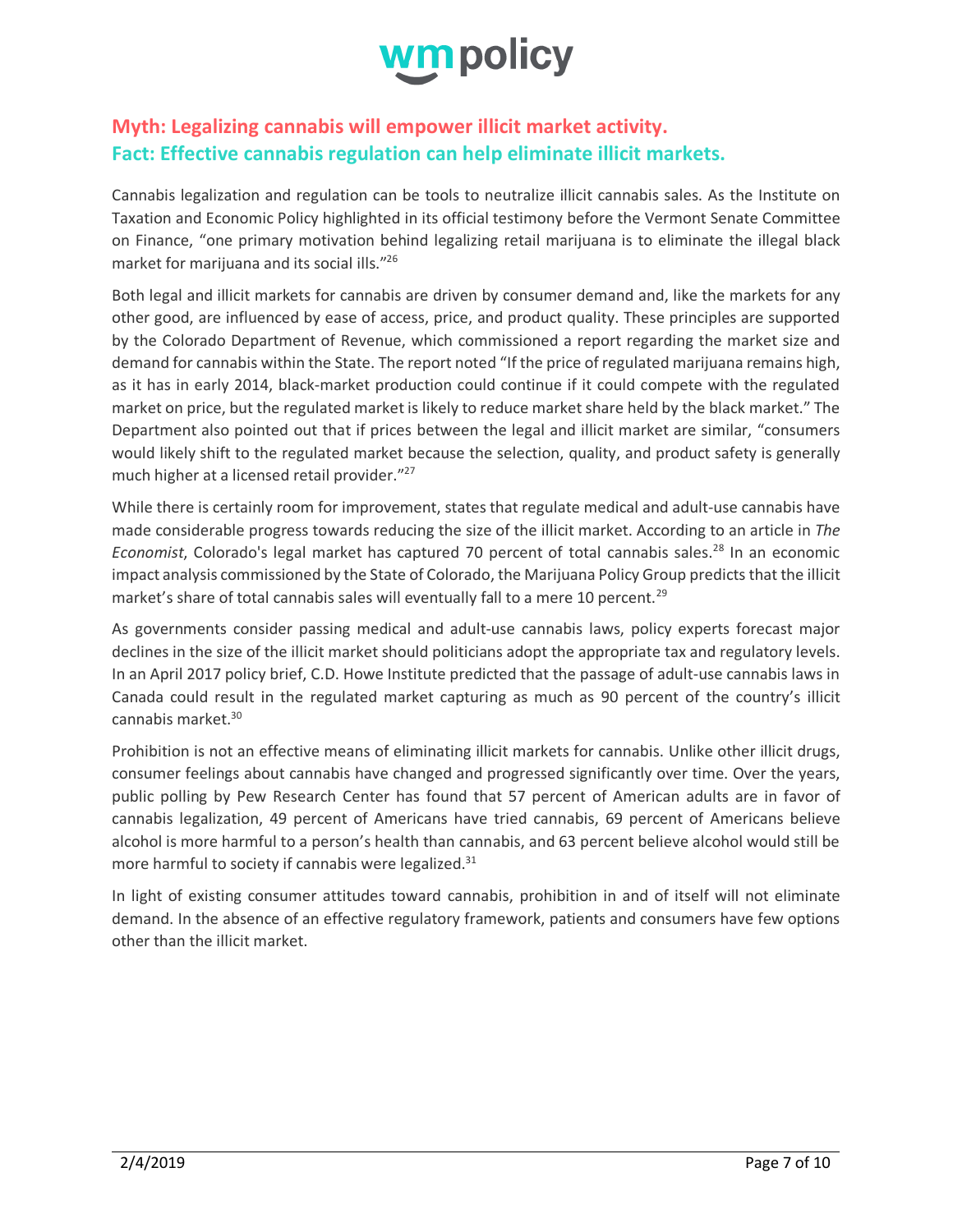

#### **Myth: Legalizing cannabis will double traffic fatalities. Fact: Preliminary data on traffic fatalities is mixed at best.**

In states that have legalized recreational or medical cannabis, traffic collisions involving drivers testing positive for cannabis have increased. Opponents of legalization often site these statistics as one of the dangers of normalizing cannabis. Driving while impaired by any drug is dangerous and should be prohibited, but it is irresponsible to make incorrect inferences from the limited data.

In exploring potential connections between cannabis use and traffic fatalities, the National Highway Traffic Safety Administration (NHTSA) cautions that "drug presence does not necessarily imply impairment."<sup>32</sup> Since cannabis can be detected for a period of days or weeks after ingestion, drug presence remains long after impairment ends. Accordingly, any data associating the passage of medical and adultuse cannabis legislation with traffic fatalities warrants a degree of scrutiny.

That said, existing studies on cannabis legalization and highway safety are largely inconclusive.

In a recent examination of fatal car accidents, the Cato Institute found no major increase in fatal crashes following the passage of medical and adult-use cannabis laws in Colorado, Washington, Oregon, and Alaska.33

The National Highway Traffic Safety Administration (NHTSA) conducted the largest and most comprehensive study on drug crash risk in the United States. Notably, the study found that after accounting for variables like age, gender, race/ethnicity, and alcohol consumption, "there was no significant contribution of drugs to crash risk.<sup>"34</sup>

Additionally, traffic data from Colorado and Washington is being misinterpreted. The Washington Traffic Safety Commission (WTSC) released data in 2015 indicating the number of drivers involved in fatal crashes with active THC in their blood increased from 38 in 2013 to 75 in 2014. However, the reasons for the increases are not entirely clear. As the Seattle Times reported, "One obvious reason is that state-regulated pot stores opened in 2014, providing access to legal weed. But the first few stores didn't open until July, and their supply was scarce."<sup>35</sup> The article went on to say, "What's more, there were more marijuanainvolved fatal crashes in the first half of 2014, before stores opened, than in the second half of the year."36 Half of these drivers were also under the influence of alcohol, and the majority of those were intoxicated. Shelly Baldwin, the spokesperson for the WTSC, acknowledged that the presence of cannabis in a driver's system is an important factor to monitor but that it does not necessarily lead to collisions.<sup>37</sup>

In Colorado, the number of traffic fatalities has slightly increased since cannabis was legalized. In 2012, the year Colorado voters legalized recreational cannabis, there were 474 traffic fatalities.<sup>38</sup> This figure increased to 481 In 2013 and 488 in 2014. Traffic fatalities were significantly higher in Colorado in the years prior to the state establishing any cannabis regulations. Colorado established laws to regulate medical cannabis in 2009 and voters approved recreational sales in 2012. Between 2009 and 2014 the average number of traffic fatalities in Colorado was 467.5 compared to an average of 592 traffic fatalities between 2003 and 2008.<sup>39</sup> This does not necessarily suggest that legalizing cannabis is related to safer roads, but rather that traffic data varies significantly over time, and it is difficult to have definitive answers without more exhaustive studies. 52 percent of drivers in Colorado who tested positive for cannabis also tested positive for alcohol and an additional 15 percent tested positive for other drugs.<sup>40</sup> Regarding the available data on cannabis-impaired data Glenn Davis, the Colorado Department of Transportation's Highway Safety Manager, said "We really do not have accurate data. I recognize that cannabisimpairment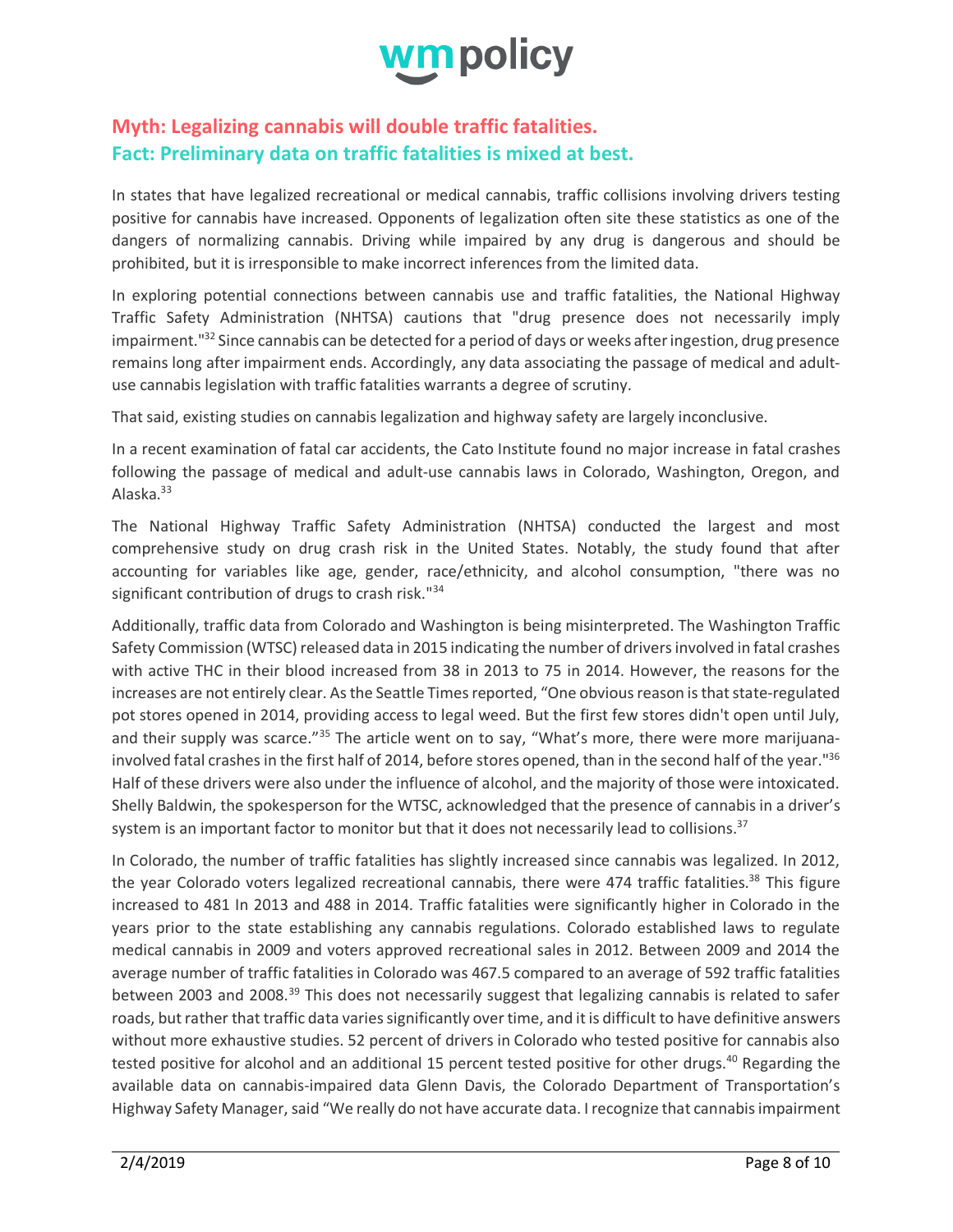

is going to be a challenge for us. Davis added "I would say the increased availability of cannabis to the driving public has some impact on crashes, but we don't know."41

#### End Notes

 $\overline{a}$ 

<sup>8</sup> Ashley C. Bradford. "Medical Marijuana Laws Reduce Prescription Medication Use in Medicare Part D," in *Health Affairs*, July 2016, Vol. 35, No.

Marijuana and Opioid Pain Reliever," in *Drug and Alcohol Dependence*, February 2017, p. 148.

<sup>17</sup> Philip M. Boffey. "What Science Says about Marijuana," in *The New York Times*, July 30, 2014.

<sup>18</sup> US Centers for Disease Control. *Trends in the Prevalence of Marijuana, Cocaine, and Other Illegal Drug Use National YRBS: 1991-2015*.

- <sup>19</sup> Hasin et. al. "Medical Marijuana Laws and Adolescent Marijuana Use in the USA from 1991 to 2014: Results from Annual, Repeated Cross-Sectional Surveys," in *Lancet Psychiatry*, 2015, 2, p. 607.
- <sup>20</sup> Colorado. Health Kids Colorado Survey, Marijuana Use Among Youth in Colorado, 2015.

<sup>21</sup> Alaska Department of Health and Social Services. 2015 Youth Risk Behavior Survey Results, p. 10.

<sup>22</sup> Oregon Health Authority. 2011 Oregon Healthy Teens Survey (8th and 11th Grade Survey Data), p. 48/53; Oregon Health Authority. 2013 Oregon Healthy Teens Survey, p. 58; and Oregon Health Authority. 2015 Oregon Healthy Teens Survey, p. 56-59.

<sup>1</sup> Angela Dills, Sietse Goffard, and Jeffrey Miron (Cato Institute). *Dose of Reality: The Effects of State Marijuana Legalizations*, 2016, p. 1.

<sup>&</sup>lt;sup>2</sup> Institute of Medicine. Marijuana and Medicine: Assessing the Science Base, 1999, p. 101. http://www.nap.edu/read/6376/chapter/2#6 <sup>3</sup> Ralph E. Tarter et al. "Predictors of Marijuana Use in Adolescents before and after Licit Drug Use: Examination of the Gateway Hypothesis," in *American Journal of Psychiatry*, December 2006, Vol. 163, No. 12, p. 2139.

<sup>4</sup> RAND Drug Policy Research Center. "Using Marijuana May Not Raise the Risk of Using Harder Drugs," in *Research Briefs*, 2002, p. 2.

<sup>5</sup> Andrew R. Morral et al. "Reassessing the Marijuana Gateway Effect," in *Psychology Society Bulletin*, Fall 2003, Vol. 1, No. 1, 2003, p. 63.

<sup>6</sup> Hefei Wen et al. "The Effect of Medical Marijuana Laws on Marijuana, Alcohol, and Hard Drug Use," in *NBER Working Paper Series*, May 2014, p. 25.

<sup>7</sup> Amanda Reiman. "Cannabis as a Substitute for Alcohol and Other Drugs," in *Harm Reduction Journal*, December 2009, p. 1.

<sup>7,</sup> p. 1230; Marcus A. Bachhuber et al. "Medical Cannabis Laws and Opioid Analgesic Overdose Mortality in the United States, 1999,2010," in *Journal of the American Medical Association*, October 2014; and Yuyan Shi. "Medical Marijuana Policies and Hospitalizations Related to

<sup>9</sup> James C. Anthony, Lynn A. Warner, and Ronald C. Kessler. "Comparative Epidemiology of Dependence on Tobacco, Alcohol, Controlled Substances, and Inhalants: Basic Findings from the National Comorbidity Survey," in *Experimental and Clinical Psychopharmacology*, 1994, Vol. 2, No. 3, p. 251.

<sup>&</sup>lt;sup>10</sup> Janet E. Joy et. al. (Institute of Medicine). Marijuana and Medicine: Assessing the Science Base, 1999, p. 98.

<sup>11</sup> Gerald Thomas and Chris Davis. "Cannabis, Tobacco, and Alcohol Use in Canada: Comparing Risks of Harm and Costs to Society," in *Visions: BC's Mental Health and Addictions Journal*, Vol. 5, No. 4, 2009, p. 13.

<sup>&</sup>lt;sup>12</sup> Drik W. Lachenmeier and Jurgen Rehm. "Comparative Risk Assessment of Alcohol, Tobacco, Cannabis, and Other Illicit Drugs Using the Margin of Exposure Approach," in *Scientific Reports*, January 2015, p. 4 and 6.

<sup>13</sup> Mark P. Pletcher et al. "Association Between Marijuana Exposure and Pulmonary Function over 20 Years," in *The Journal of the American Medical Association*, January 2012, Vol. 307, No. 2., p. 177.

<sup>14</sup> Mia Hashibe et al. "Marijuana Use and the Risk of Lung and Upper Aerodivestive Tract Cancers: Results of a Population-Based Cast-Control Study," in Cancer Epidemiology, Biomarkers, & Prevention, October 2006, Vol. 15, No. 10, p. 1829.

<sup>15</sup> World Health Organization, Project on Health Implications of Cannabis Use. *A Comparative Appraisal of the Health and Psychological Consequences of Alcohol, Cannabis, Nicotine and Opiate Use*, August 1995.

<sup>16</sup> World Health Organization, Project on Health Implications of Cannabis Use. *A Comparative Appraisal of the Health and Psychological Consequences of Alcohol, Cannabis, Nicotine and Opiate Use*, August 1995.

<sup>&</sup>lt;sup>23</sup> Washington State. Healthy Youth Survey, Youth Marijuana Use in Washington State, 2012; Washington State. Healthy Youth Survey, Youth Marijuana Use in Washington State, 2014; and Washington State. Healthy Youth Survey, Youth Marijuana Use in Washington State, 2016. <sup>24</sup> Centers for Disease Control and Prevention. *National Estimates of Marijuana Use and Related Indicators — National Survey on Drug Use and Health, United States, 2002–2014*, September 2016, p. 1-25.

<sup>25</sup> Richard Grucza et al. "Declining Prevalence of Marijuana Use Disorders Among Adolescents in the United States, 2002 to 2013," in *Journal of the American Academy of Child & Adolescent Psychiatry*, 55.6, June 2016.

<sup>26</sup> Carl Davis and Richard Phillips (Institute on Taxation and Economic Policy). *Tax Policy Issues Associated with Legalized Retail Marijuana:*  Testimony before the Vermont Senate Committee on Finance, January 19, 2016.<br><sup>27</sup> Colorado Department of Revenue (Provided by the Marijuana Policy Group). Market Size and Demand for Marijuana in Colorado, 2014, p. 27.

<sup>&</sup>lt;sup>28</sup> Staff. "Legalising Cannabis: Reeferegulatory Challenges," in *The Economist*, February 13, 2016. 29 Marijuana Policy Group. *The Economic Impact of Marijuana Legalization in Colorado*, October 2016, p. 6.

<sup>30</sup> Rosalie Wyonch. "With Legal Weed the Government Must Choose Revenue or Regulated Market, Not Both," in *Intelligence Memos*, April 10, 2017, p. 1.

<sup>31</sup> Abigail Geiger (Pew Research Center). "Support for Marijuana Legalization Continues to Rise," in *FactTank*, October 12, 2016; and Seth Motel (Pew Research Center). "6 Facts about Marijuana," in *FactTank*, April 14, 2015.

<sup>32</sup> US Department of Transportation, National Highway Traffic Safety Administration. *Results of the 2013-2014 National Roadside Survey of Alcohol and Drug Use by Drivers*, February 2015, p. 2.

<sup>33</sup> Angela Dills, Sietse Goffard, and Jeffrey Miron (Cato Institute). *Dose of Reality: The Effects of State Marijuana Legalizations*, September 2016, p. 18.